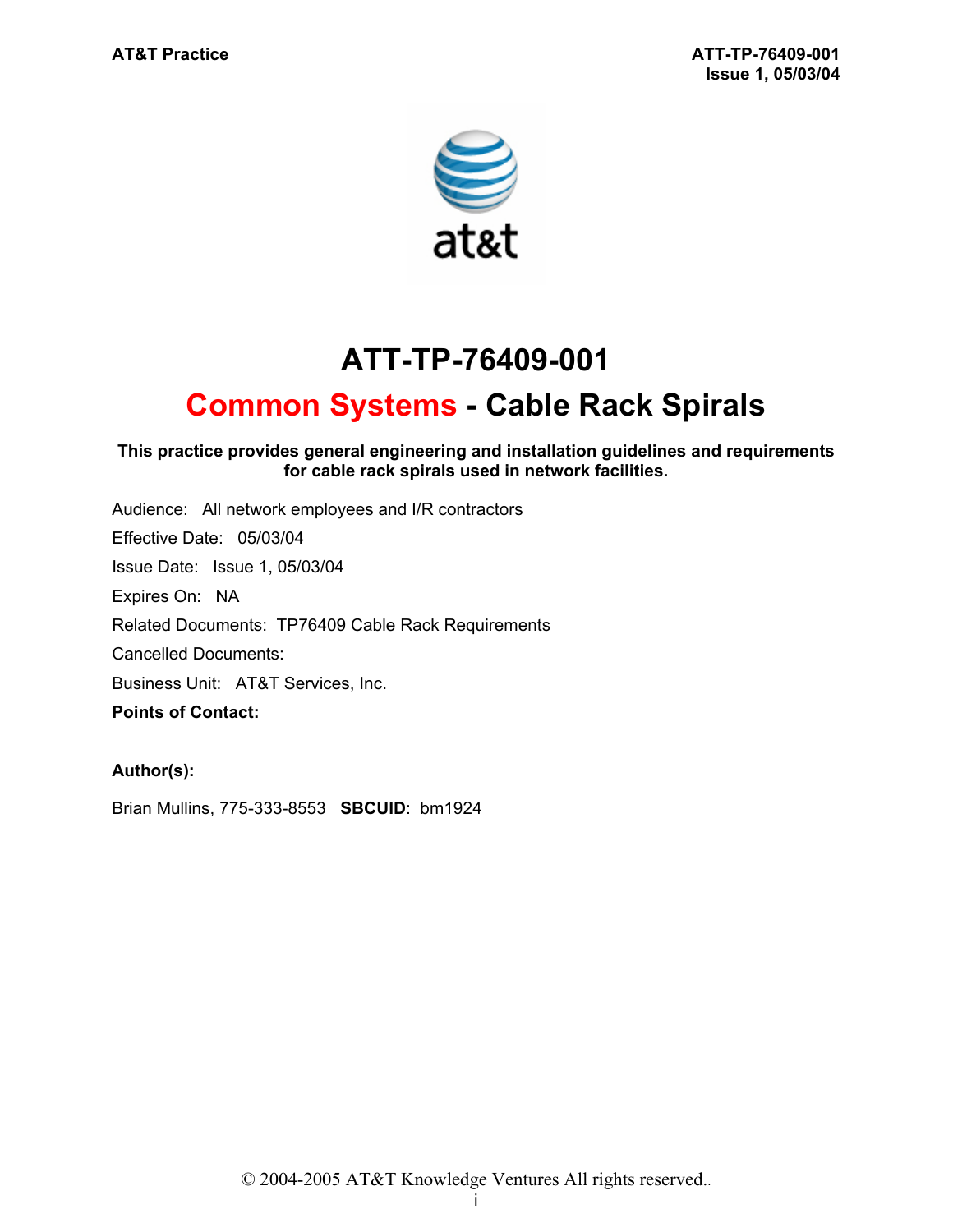## **Table of Contents**

|    | 4.1 |  |  |  |  |
|----|-----|--|--|--|--|
|    |     |  |  |  |  |
| 5. |     |  |  |  |  |
|    | 5.1 |  |  |  |  |
|    |     |  |  |  |  |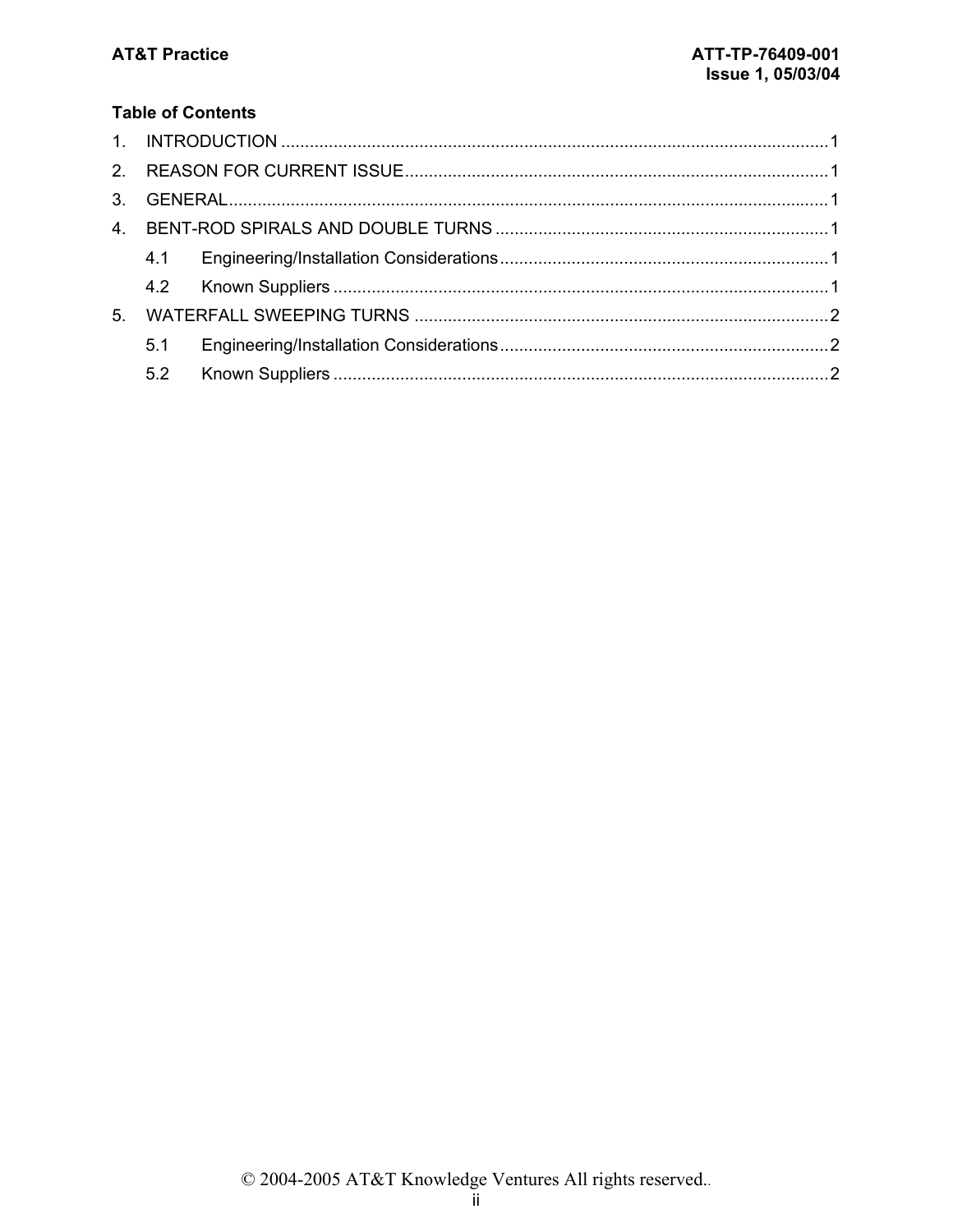### **1. INTRODUCTION**

This practice documents acceptable methods of constructing sweeping horizontal to vertical cable transitions where conventional cable rack fabrication and cable support practices cannot be effectively used.

#### **2. REASON FOR CURRENT ISSUE**

| <b>Issue</b> | <b>Date</b> | <b>Description of Changes</b> | Author |
|--------------|-------------|-------------------------------|--------|
|              | 05/03/04    | Establish reference document  | bm1924 |
|              |             |                               |        |

### **3. GENERAL**

Sweeping cable transitions may be necessary to comply with cable bending radii requirements, unique building conditions and/or cable rack engineering/support restrictions. Sweeping cable transitions generally consist of custom hardware items fabricated and assembled according to site-specific cable rack and building conditions. The purpose of this practice is to serve as a common engineering/installation reference for how sweeping turns in cable runs can be constructed to meet site-specific conditions. This practice will be updated as additional acceptable methods and alternatives are made available.

#### **4. BENT-ROD SPIRALS AND DOUBLE TURNS**

Figures 1 through 4 illustrate the commonly used 5/8" bent-rod type cable rack spirals and double turns referenced in ED90843-10. Bent-rod type spirals and double turns are approved for continued use in low-risk seismic areas only.

#### *4.1 Engineering/Installation Considerations*

- A. Bent-rod assemblies per ED90843-10 add about 2-1/4" of overall width where they join cable racks.
- B. Solid bar fillers are required when bent-bar assemblies are fastened to channel or tubular cable rack designs.
- C. Lateral bracing of vertical racks is required when attached to Fig. 1, 2 and Fig. 4 spirals. Lateral bracing may be via attachment of vertical racks to walls, auxiliary framing, ceilings, or via flat bar bracing attached to the front surface of cable hole sheathings of floor openings. Bracing attached to cable hole sheathings shall be installed at an approximate 60 degree angle.
- D. Straps attached to bent-rods shall be given a graduated twist so cables lay flat against them.

#### *4.2 Known Suppliers*

A. Moreng, Totowa, NJ – 90 and 180 degree spirals.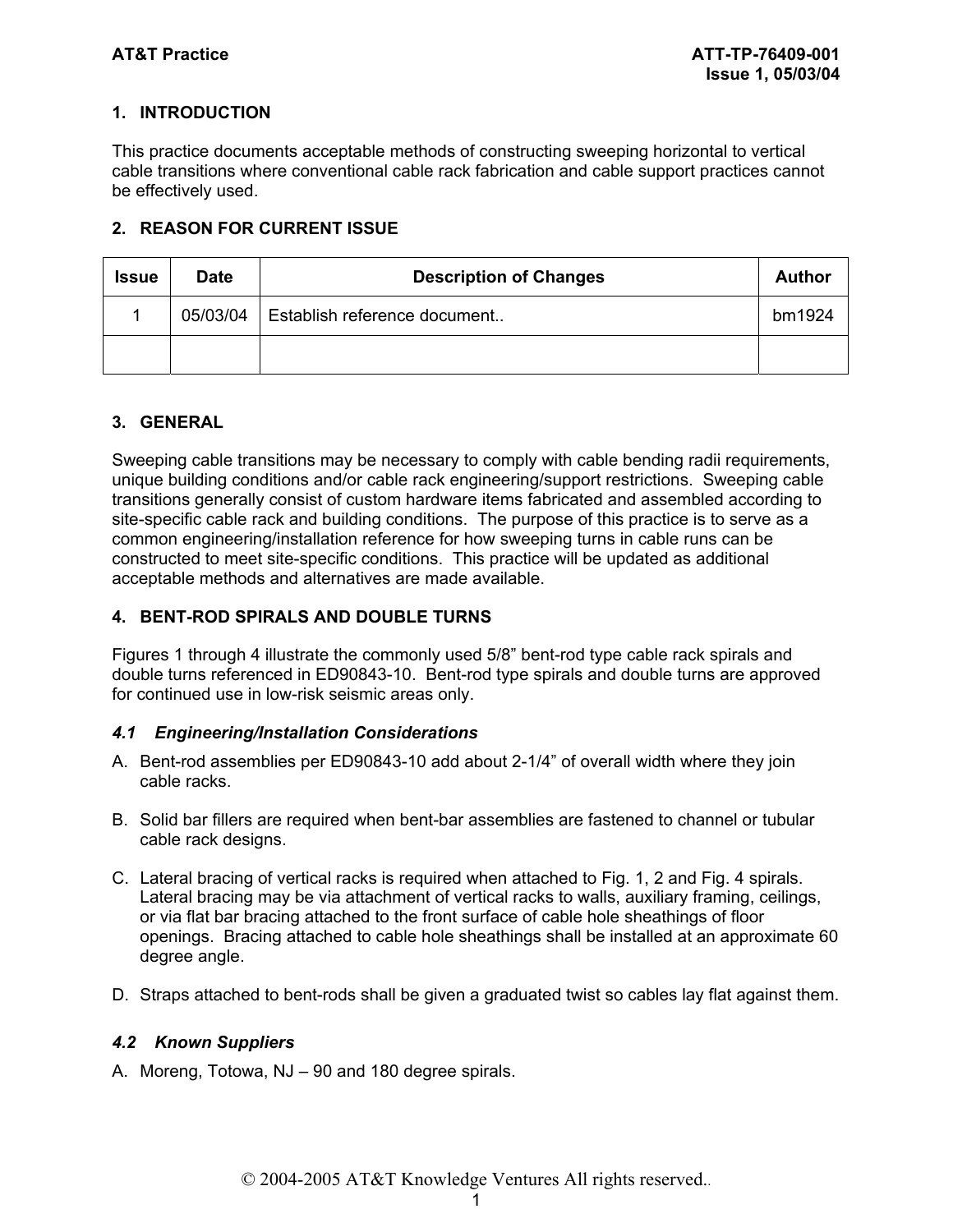#### **5. WATERFALL SWEEPING TURNS**

Figure 5A illustrates an acceptable method of providing a sweeping horizontal to vertical cable transition using conventional cable racks and custom hardware fabricated to suite office conditions. This type of sweeping turn is approved for use in all seismic risk areas.

#### *5.1 Engineering/Installation Considerations*

The top of the vertical rack leading to a cable hole in the building floor shall be secured to building walls or otherwise braced to prevent rack movement.

#### *5.2 Known Suppliers*

All materials for Figure 5A are custom made depending on the width of the vertical rack.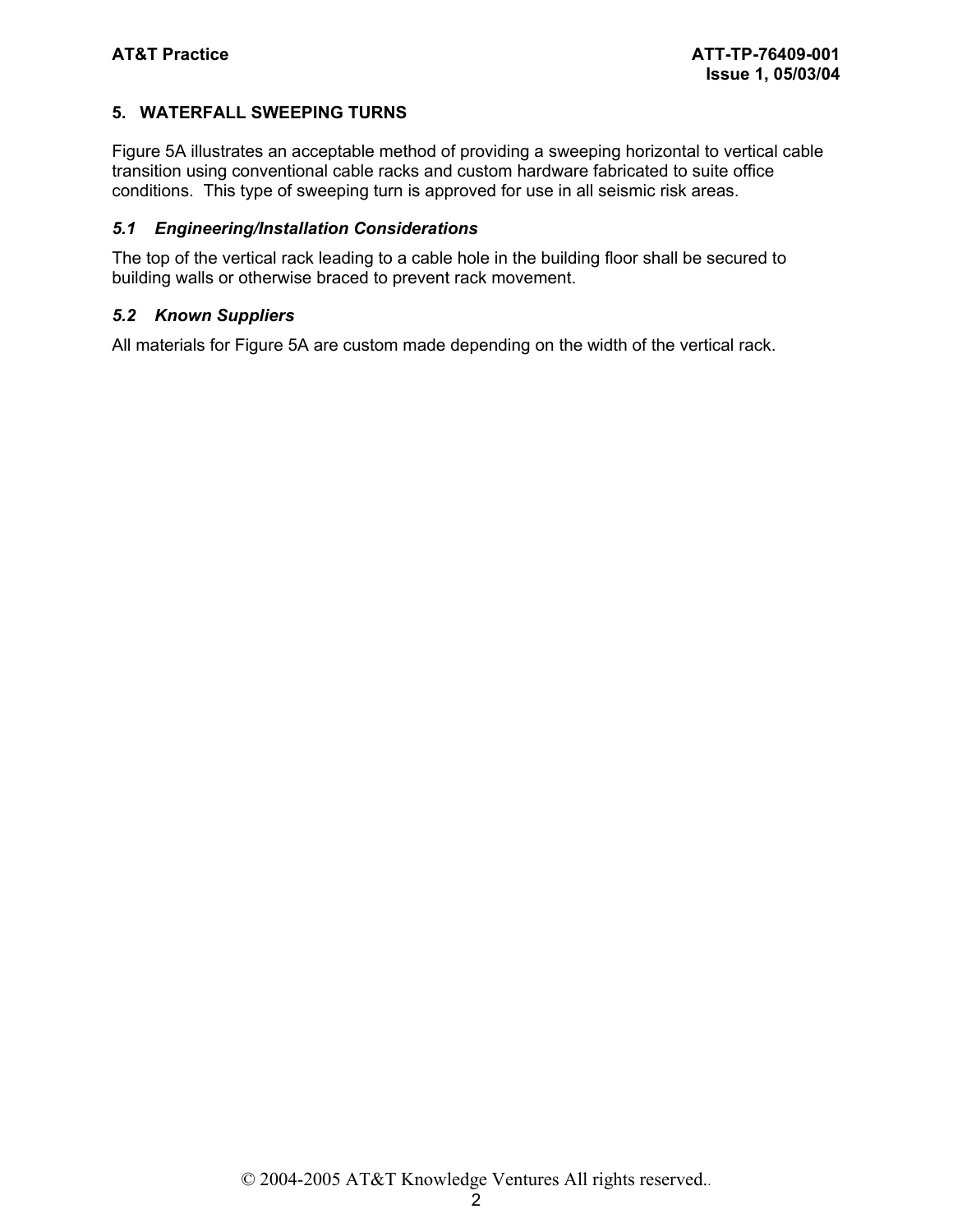### **Figure 1 – ED90843-10 Figure 2**



Typical cabling plan depiction – Left cable turn shown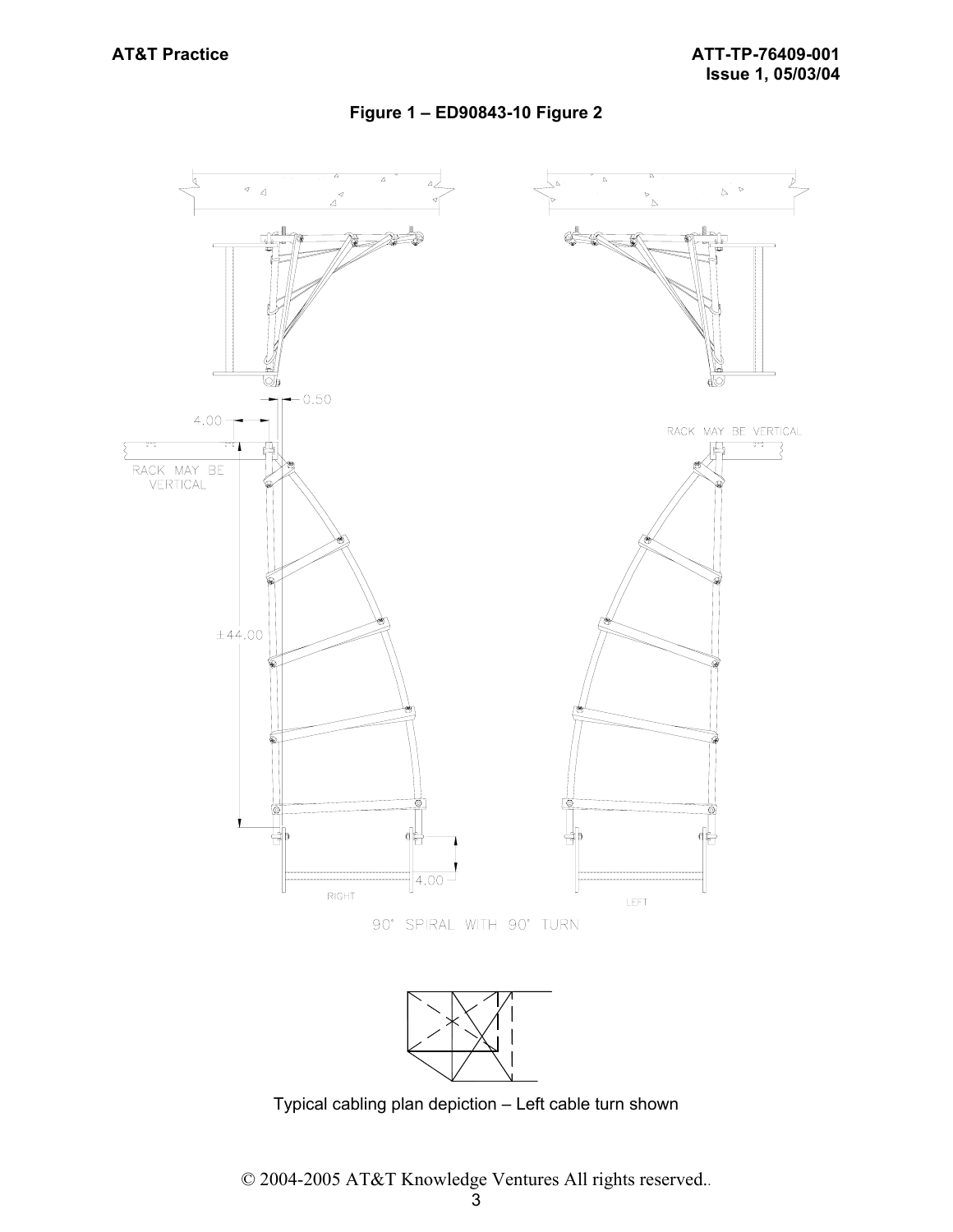

### **Figure 2 – ED90843-10 Figure 4**

Typical cabling plan depiction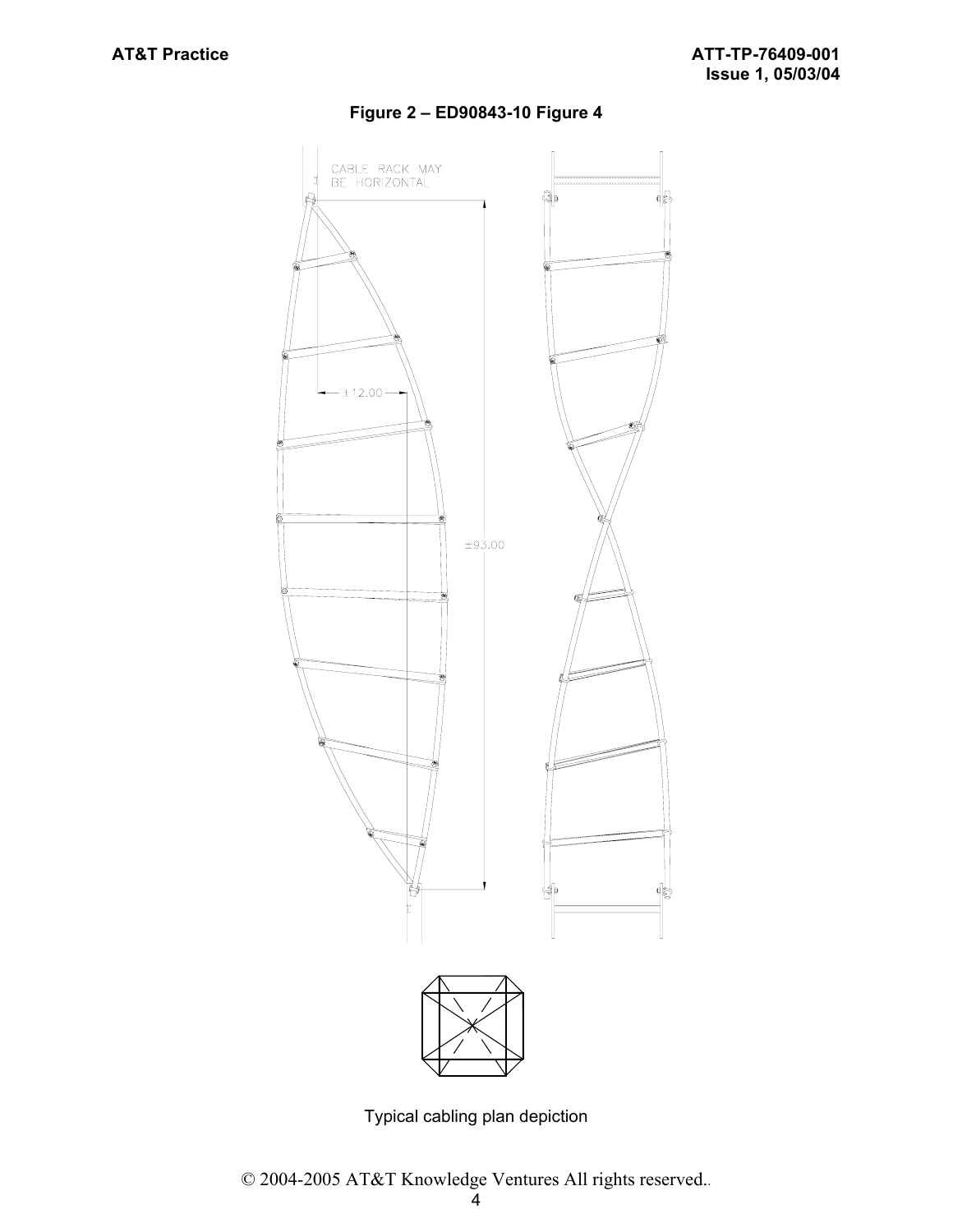### **Figure 3 – ED90843-10 Figure 5**



90° DOUBLE OUTSIDE TURN



Typical cabling plan depiction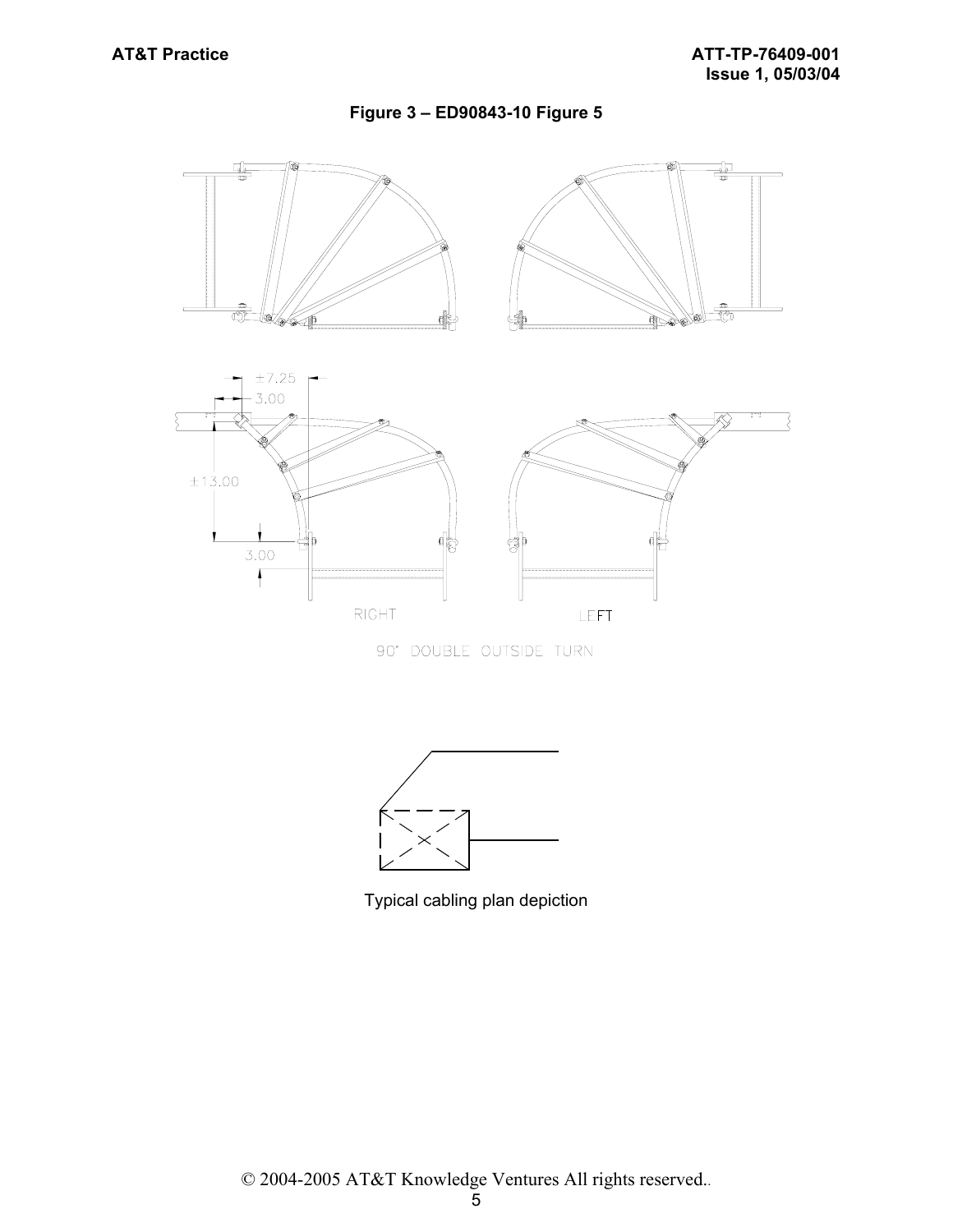

**Figure 4 – ED90843-10 Figure 6 (Left Shown)** 

90° DOUBLE INSIDE TURN



Typical cabling plan depiction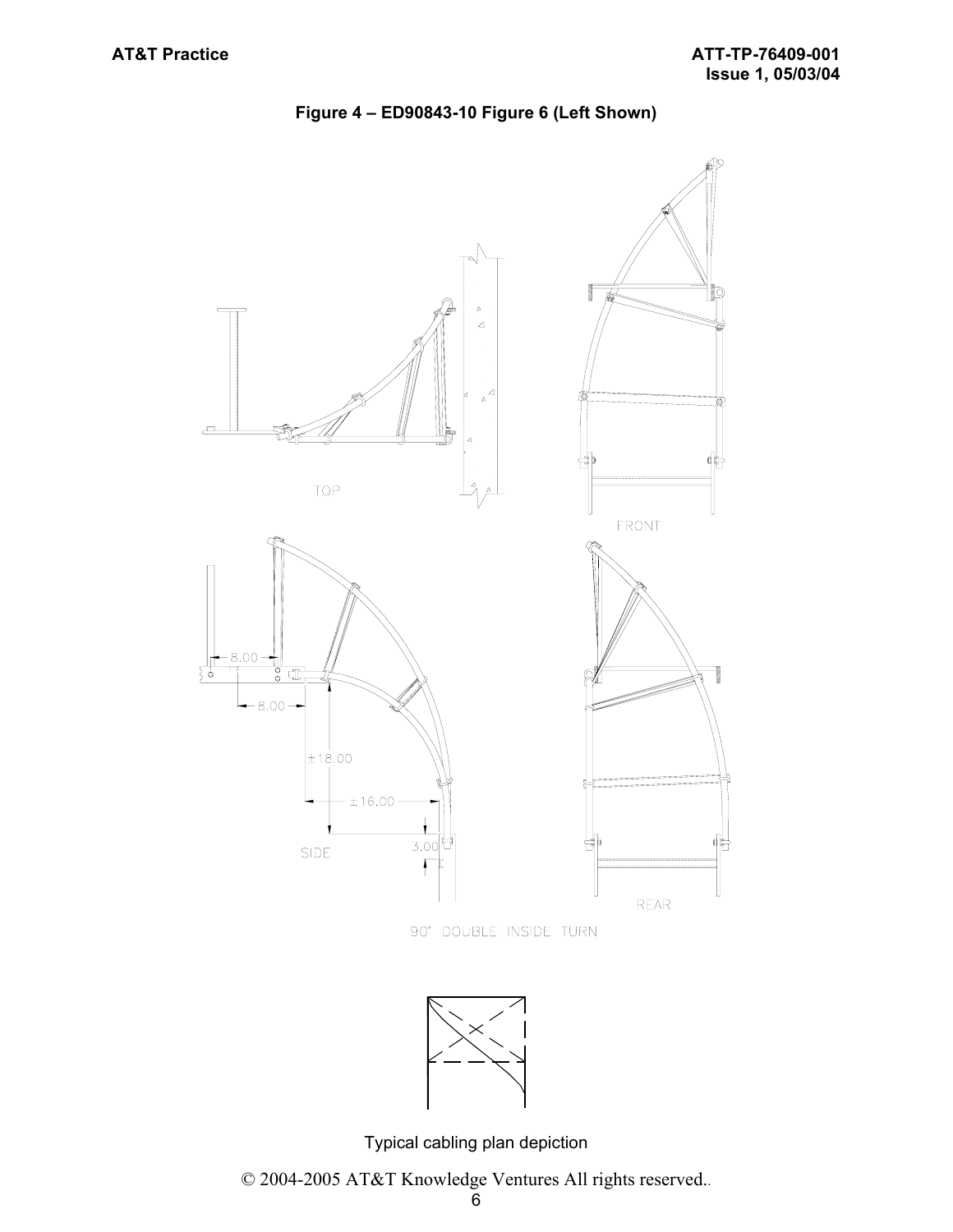

#### **Figure 5A – Double Inside Turn Alternative**



Typical cabling plan depiction